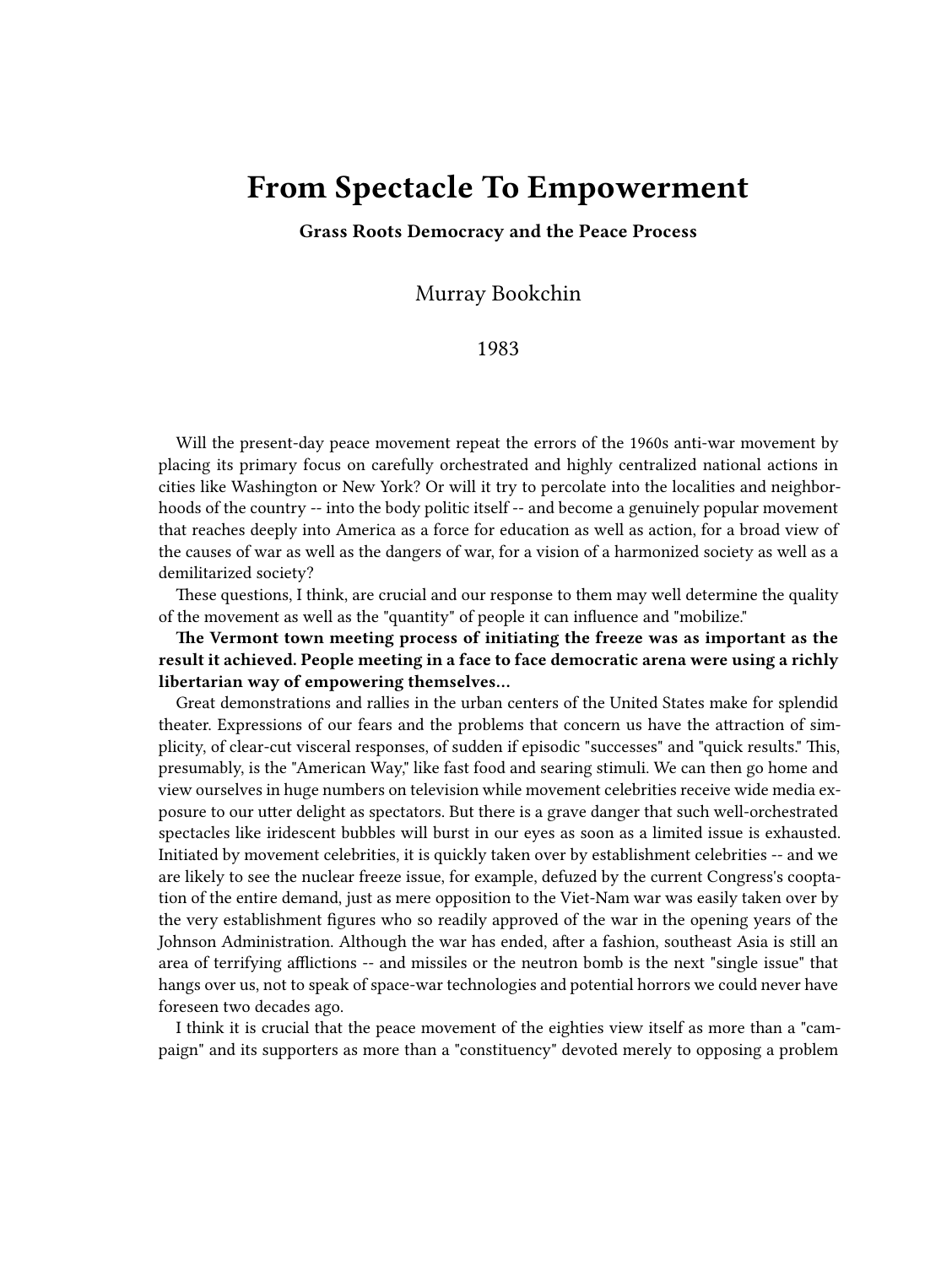such as the arms buildup. Nor should it focus merely on mere "mobilizations" and episodic theatrical actions. For one thing, the peace movement of the eighties must root itself deeply in the communities of America rather than a few offices in Washington and New York. The Vermont town-meeting process of initiating the freeze *was as important as the result it achieved.* People, meeting in a face-to-face democratic arena were using a richly libertarian way of *empowering themselves,* not merely trying to disempower the hawks and warmakers in the United States. Process, in effect, became part of program. Today, when authoritarians in the Pentagon, White House, Capitol, and the state houses of America are trying to strengthen executive authority with proposals for six-year presidencies and, in Vermont, with four-year governorships, the opposition to war, colonialism, and armaments programs is *organically* tied to the attempt to preserve our democratic institutions and practices.

Secondly, I think we must recognize that the peace movement is intimately linked with the environmental movement, feminist movement, ethnic minority movements, and the stirrings by the aged, poor, and unemployed who are the most direct victims of the "defense" budget and the vast reductions in expenditures for social budgets. Working patiently and unrelentingly on a grass roots, decentralized, local basis, we must reveal all the connections between these movements and the insane commitment of wealth to military ends, the authoritarian controls that threaten to destroy our very means for preventing this commitment, and the gross undermining of our environment that may destroy us as surely as war itself.

If we retain this broad vision of our goals and give it coherence, we will find many allies out there -- allies who are more meaningful, more lasting, and ultimately more effective than the celebrities from all quarters who are quite ready to turn the fundamental problem of a harmonized and free society into a mere spotlight for their own interests and careers.